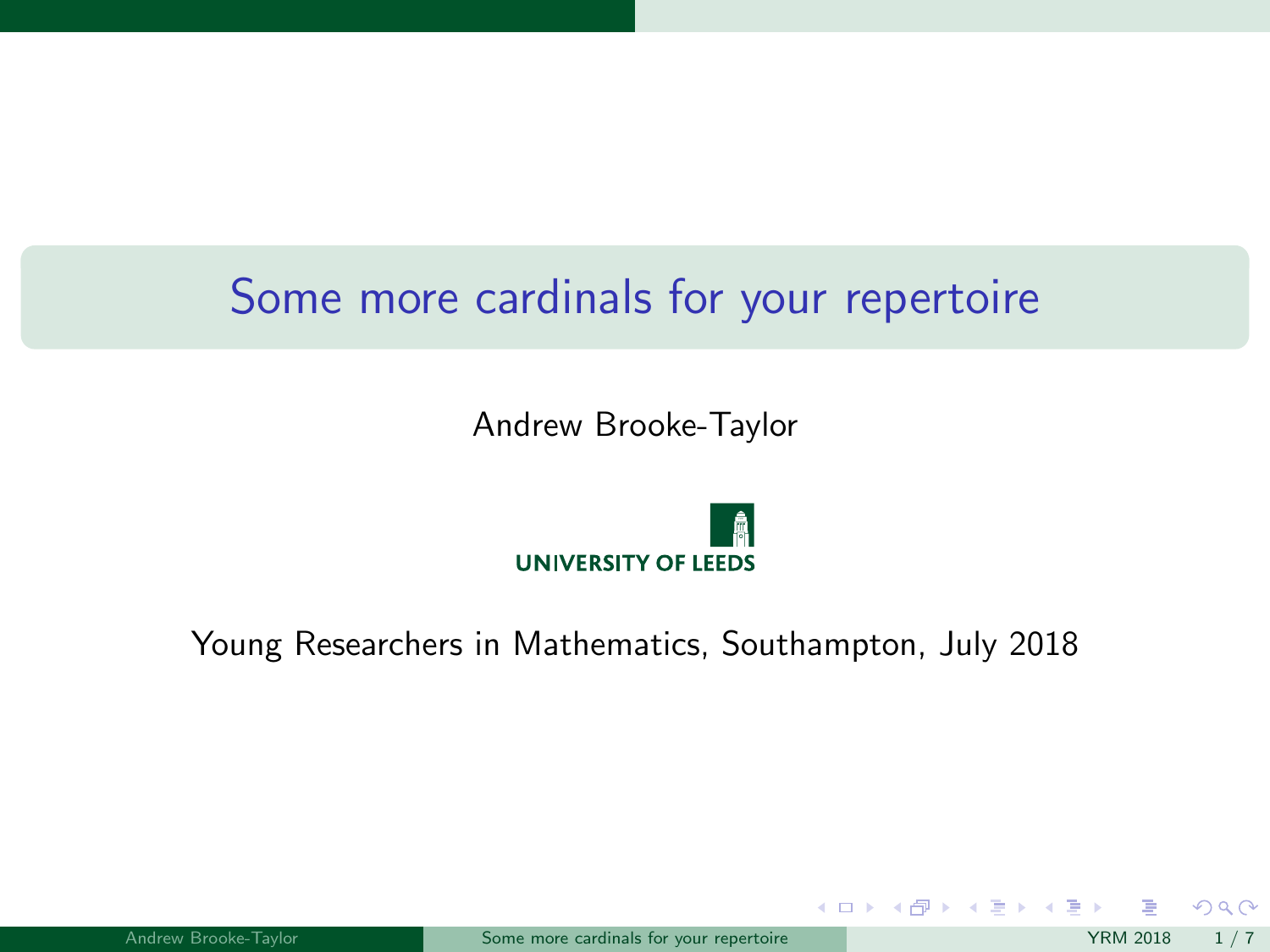# Plan

Part I Setting the scene Part II Definitions and relations Part III Finding them in nature

 $299$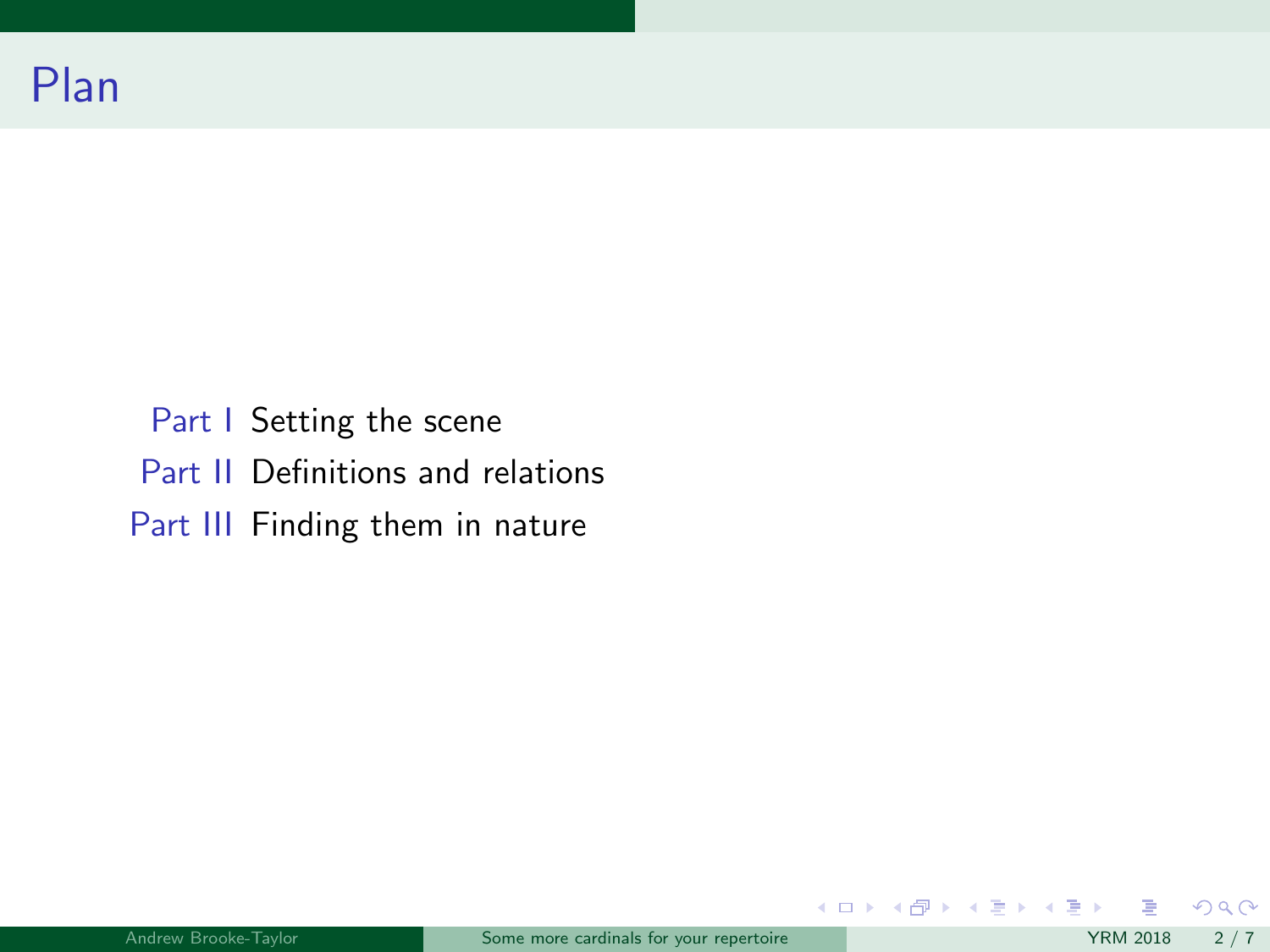Part I Setting the scene Part II Definitions and relations Part III Finding them reappearing in nature

 $299$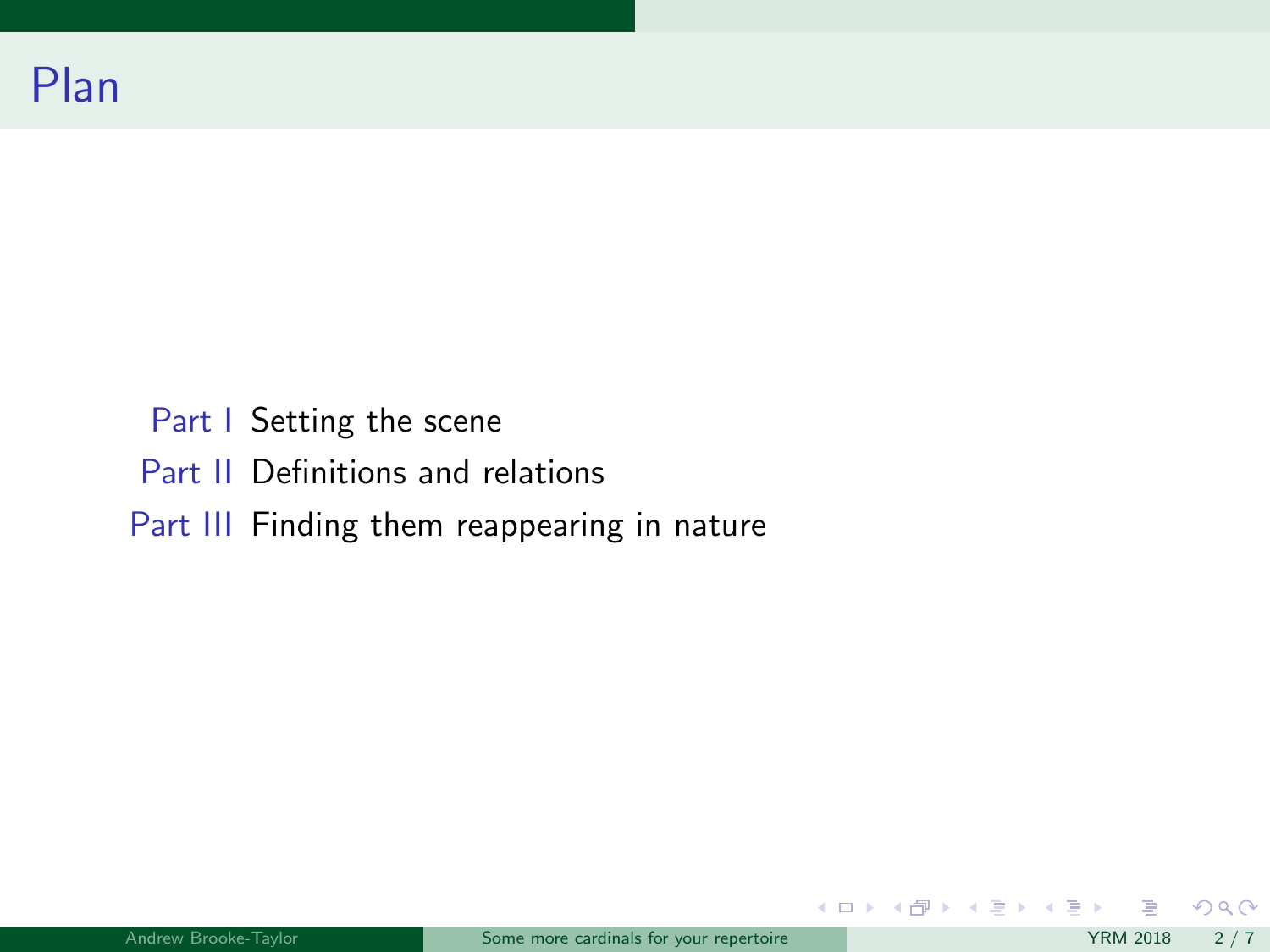# Setting the Scene: Back to Cantor



### **Definition**

Two sets have the same cardinality if there is a bijection (i.e. a one-to-one and onto function) between them.

### **Notation**

- $\bullet$  |X| denotes the cardinality of X.
- $\bullet$   $\aleph_0$  denotes the cardinality of  $\aleph$ .
- $2^{\aleph_0}$  denotes the cardinality of  $\mathcal{P}(\mathbb{N})$  (the power set of  $\mathbb N,$ i.e., the set of all subsets of  $\mathbb N$ ), which is the same as the cardinality of  $\mathbb{R}$ .

メロト メ押 トメミトメミ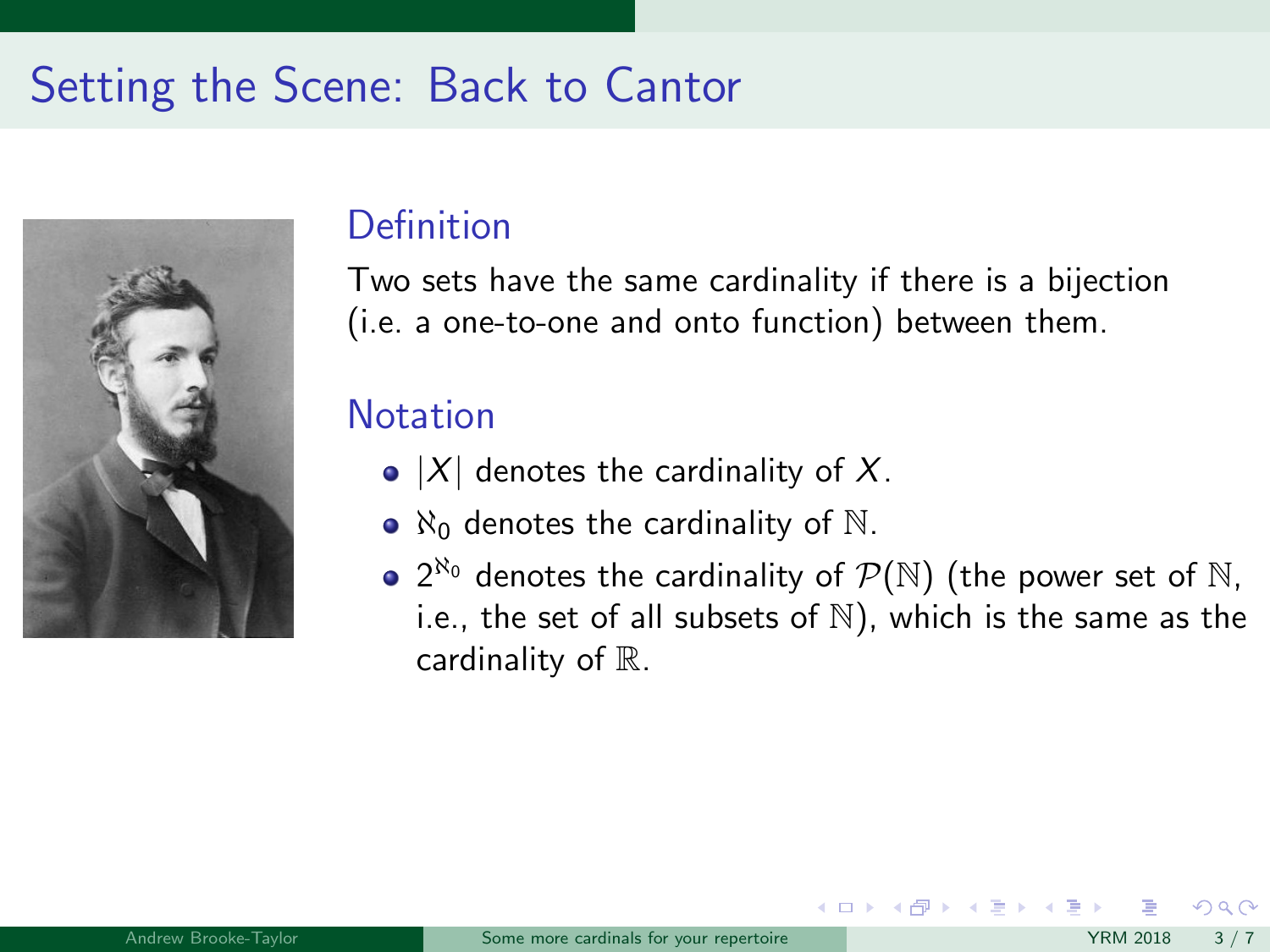# Setting the Scene: Back to Cantor



## **Definition**

Two sets have the same cardinality if there is a bijection (i.e. a one-to-one and onto function) between them.

## **Notation**

- $\bullet$  |X| denotes the cardinality of X.
- $\bullet$   $\aleph_0$  denotes the cardinality of  $\aleph$ .
- $2^{\aleph_0}$  denotes the cardinality of  $\mathcal{P}(\mathbb{N})$  (the power set of  $\mathbb N,$ i.e., the set of all subsets of  $\mathbb N$ ), which is the same as the cardinality of  $\mathbb{R}$ .

 $\left\{ \begin{array}{ccc} 1 & 0 & 0 \\ 0 & 1 & 0 \end{array} \right\}$  ,  $\left\{ \begin{array}{ccc} 0 & 0 & 0 \\ 0 & 0 & 0 \end{array} \right\}$ 

### Fact

There is a way to take a canonical representative from each cardinality equivalence class.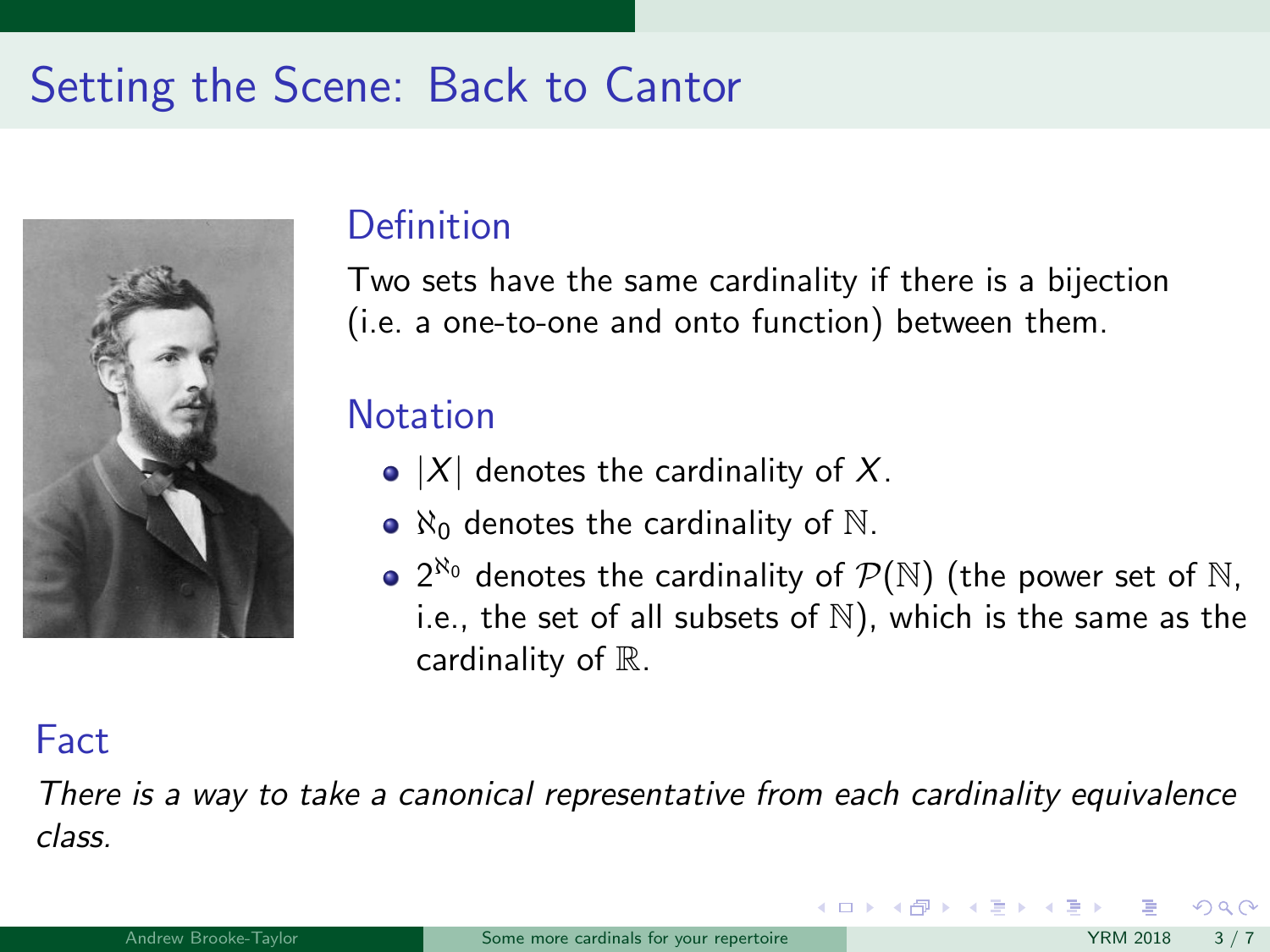# The order on the cardinals

### **Definition**

 $|X| \leq |Y|$  if there is an injection (1-to-1 function) from X to Y.

The Schröder-Bernstein theorem shows that  $|X| = |Y|$  if and only if  $|X| \le |Y|$ and  $|X| \ge |Y|$ , so the notation is reasonable.

## Example

Cantor's diagonal argument shows that  $\aleph_0 < 2^{\aleph_0}$ .

 $\Omega$ 

メロメ メ御き メミメ メミメ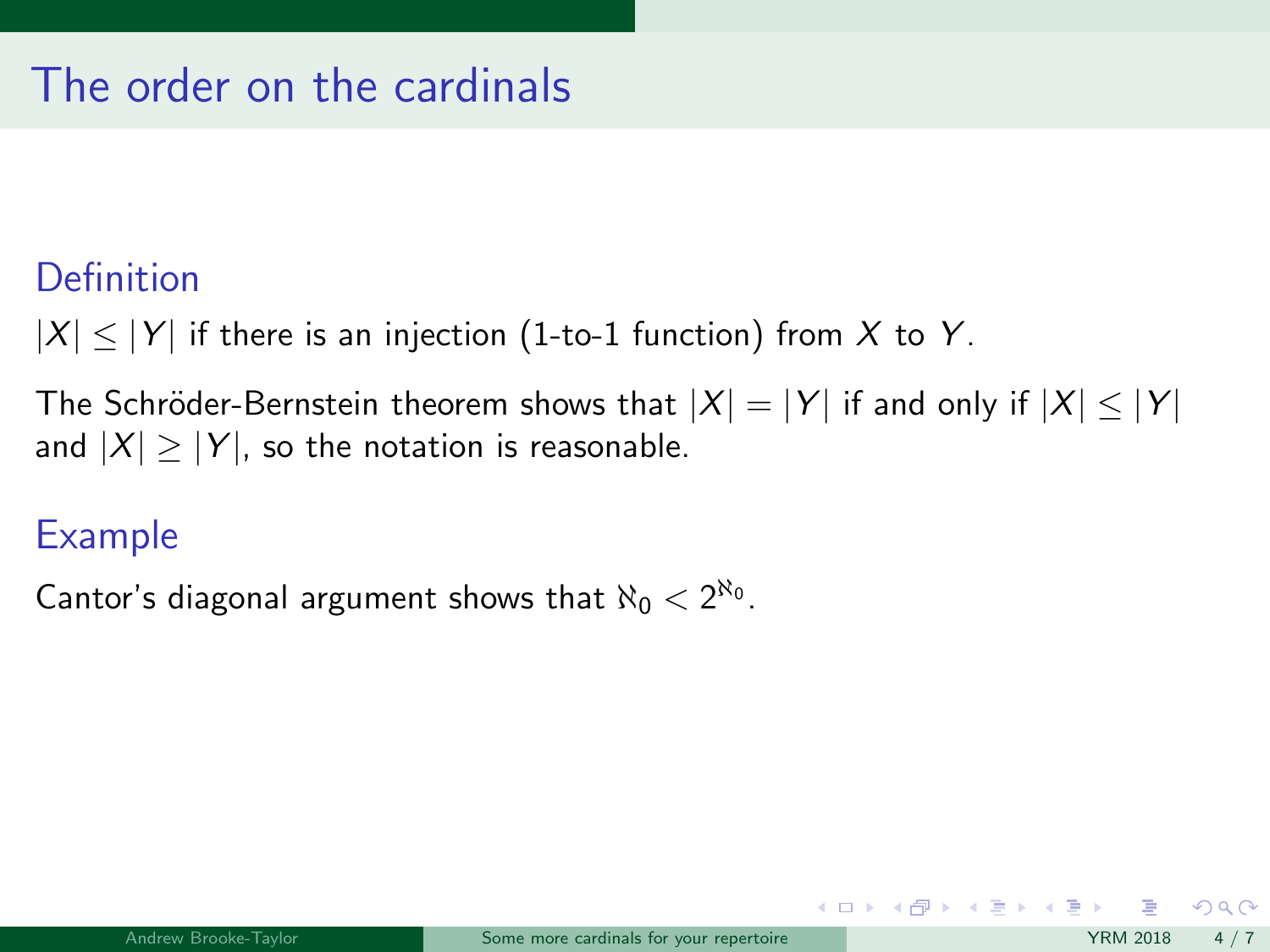# The order on the cardinals

## **Definition**

 $|X| \leq |Y|$  if there is an injection (1-to-1 function) from X to Y.

The Schröder-Bernstein theorem shows that  $|X| = |Y|$  if and only if  $|X| \leq |Y|$ and  $|X| \ge |Y|$ , so the notation is reasonable.

## Example

Cantor's diagonal argument shows that  $\aleph_0 < 2^{\aleph_0}$ .

### Fact

The cardinals are well-ordered by  $\leq$ .

So we can give definitions in the form "the least cardinal such that...".

イロト イ押 トイヨ トイヨ トー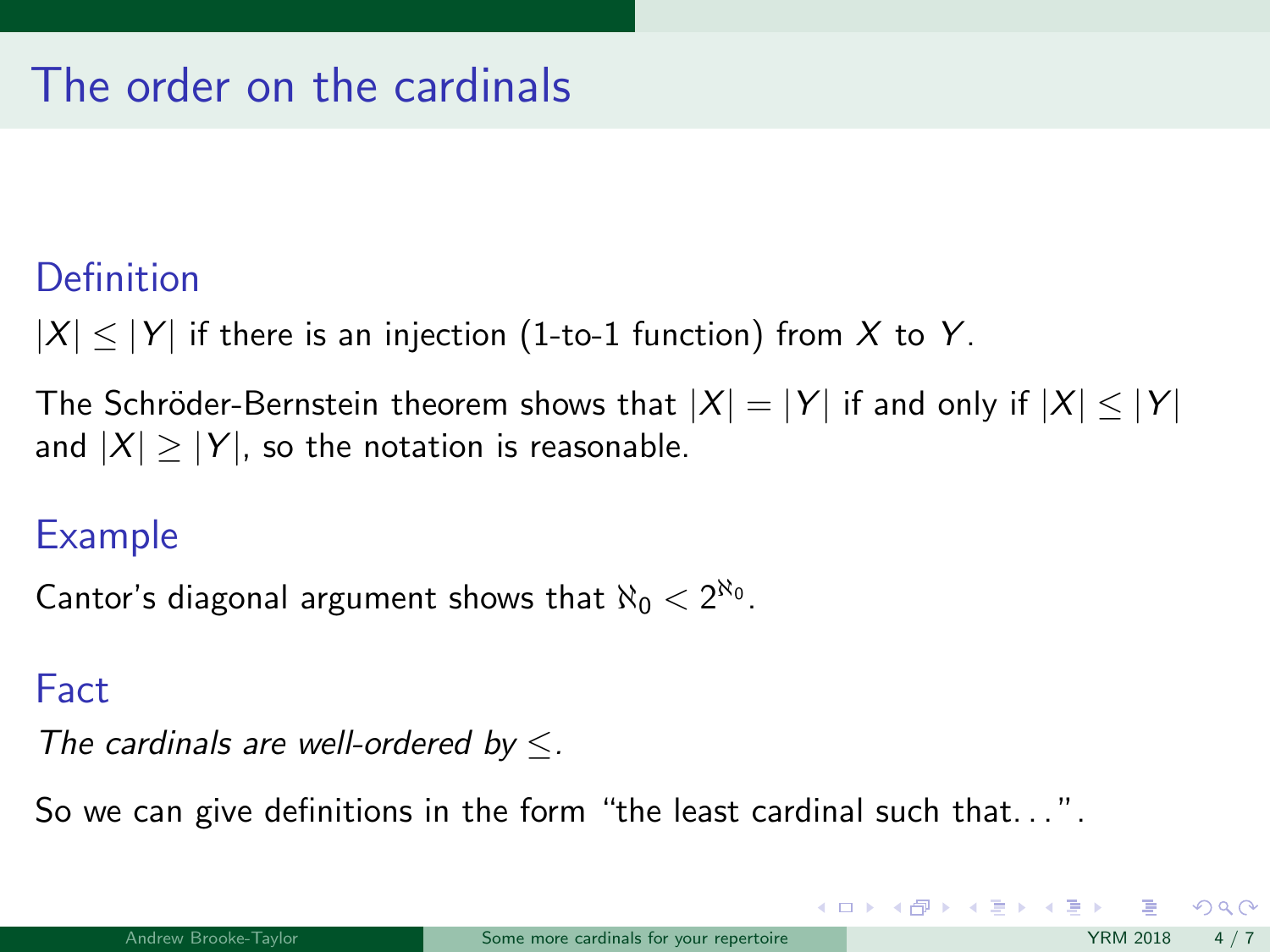$\aleph_1$  denotes the least cardinal greater than  $\aleph_0$ . In general,  $\aleph_{\alpha+1}$  denotes the least cardinal greater than  $\aleph_{\alpha}$ .

 $299$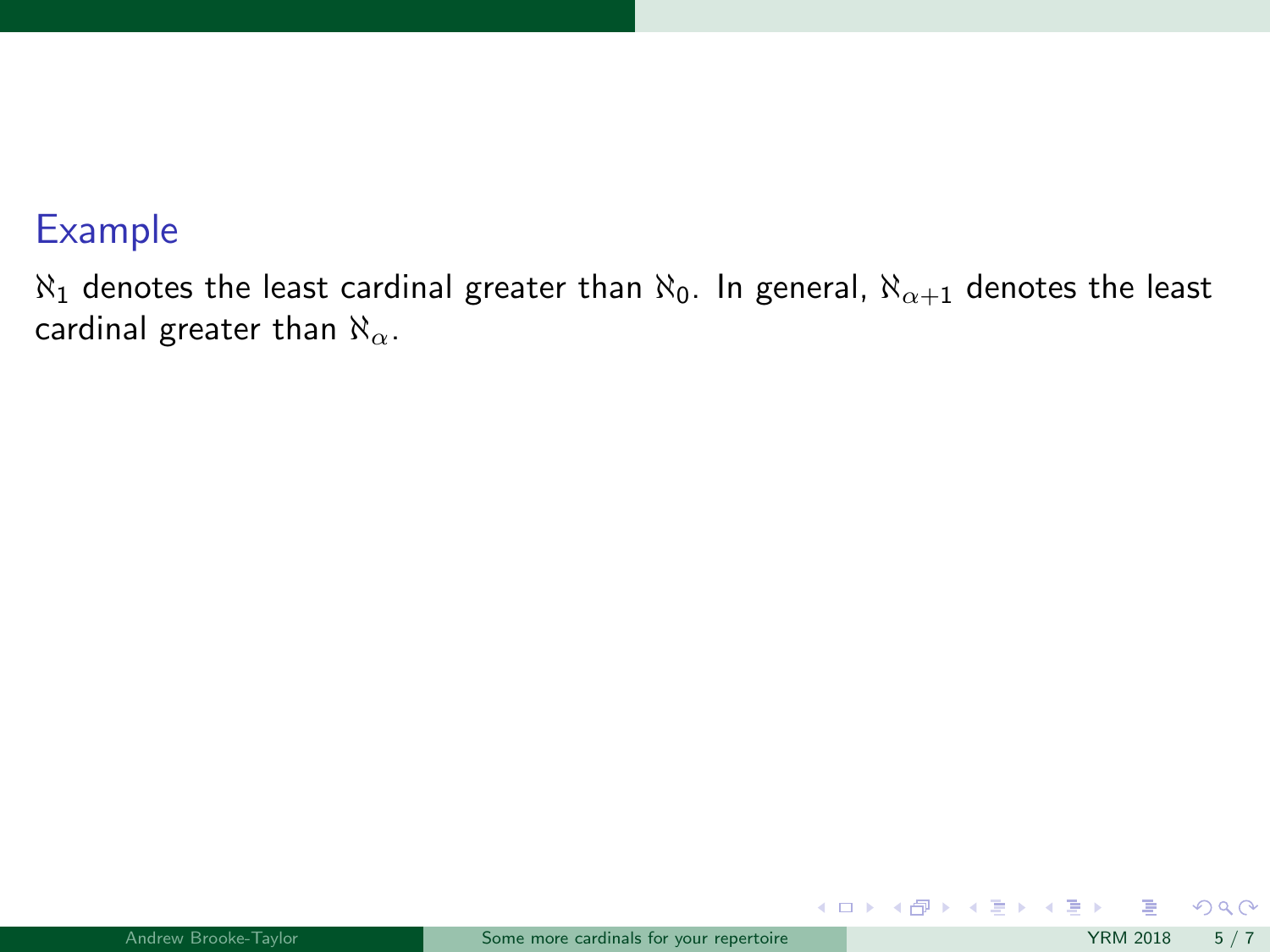$\aleph_1$  denotes the least cardinal greater than  $\aleph_0$ . In general,  $\aleph_{\alpha+1}$  denotes the least cardinal greater than  $\aleph_{\alpha}$ .

So Cantor's diagonal argument shows that  $\aleph_1\leq 2^{\aleph_0}.$ 

 $299$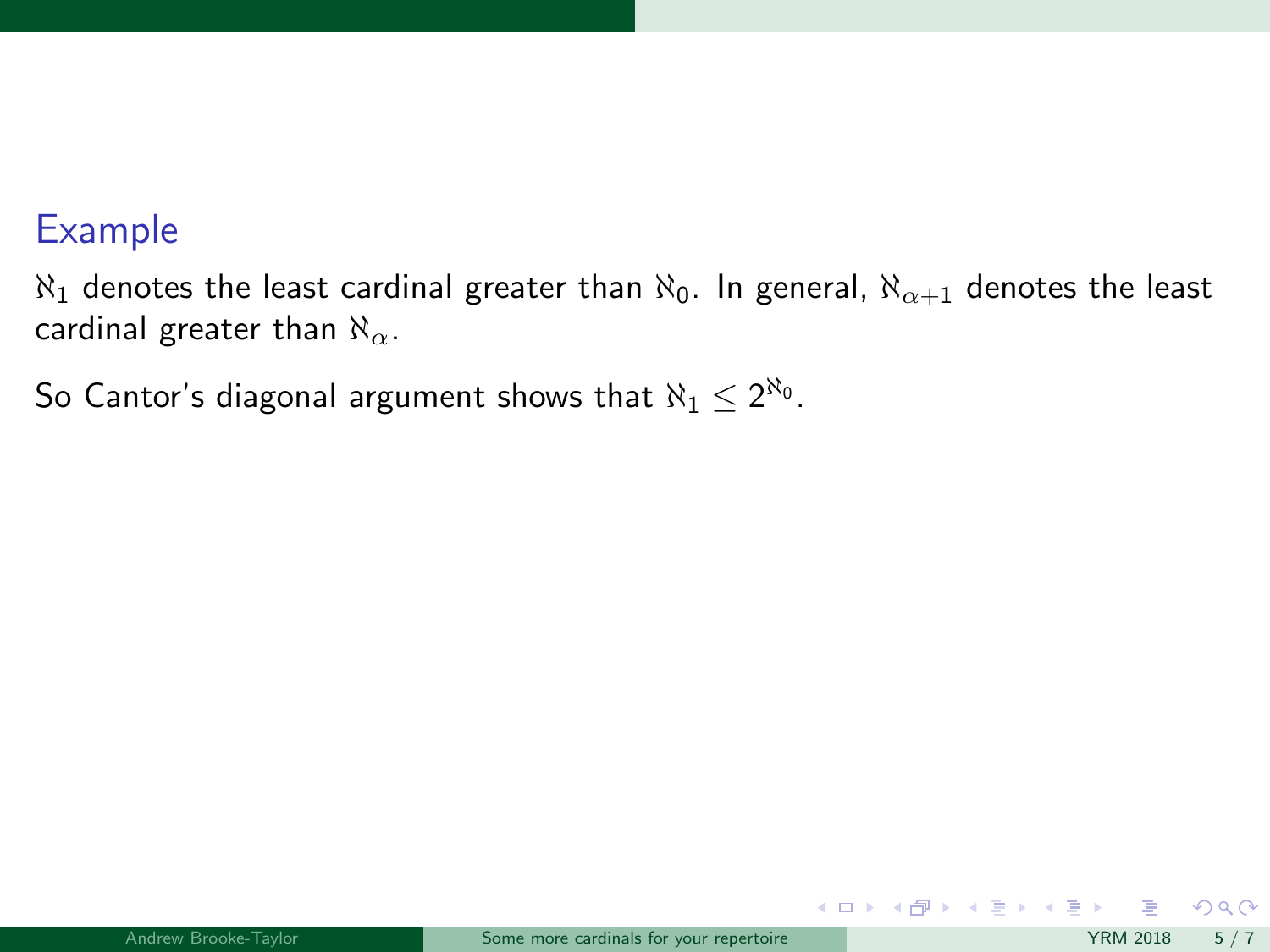$\aleph_1$  denotes the least cardinal greater than  $\aleph_0$ . In general,  $\aleph_{\alpha+1}$  denotes the least cardinal greater than  $\aleph_{\alpha}$ .

So Cantor's diagonal argument shows that  $\aleph_1\leq 2^{\aleph_0}.$ 

# So, does  $\aleph_1 = 2^{\aleph_0}$ ?

The assertion " $\aleph_1 = 2^{\aleph_0}$ " is called the Continuum Hypothesis.

 $QQ$ 

メロメ メ御き メミメ メミメ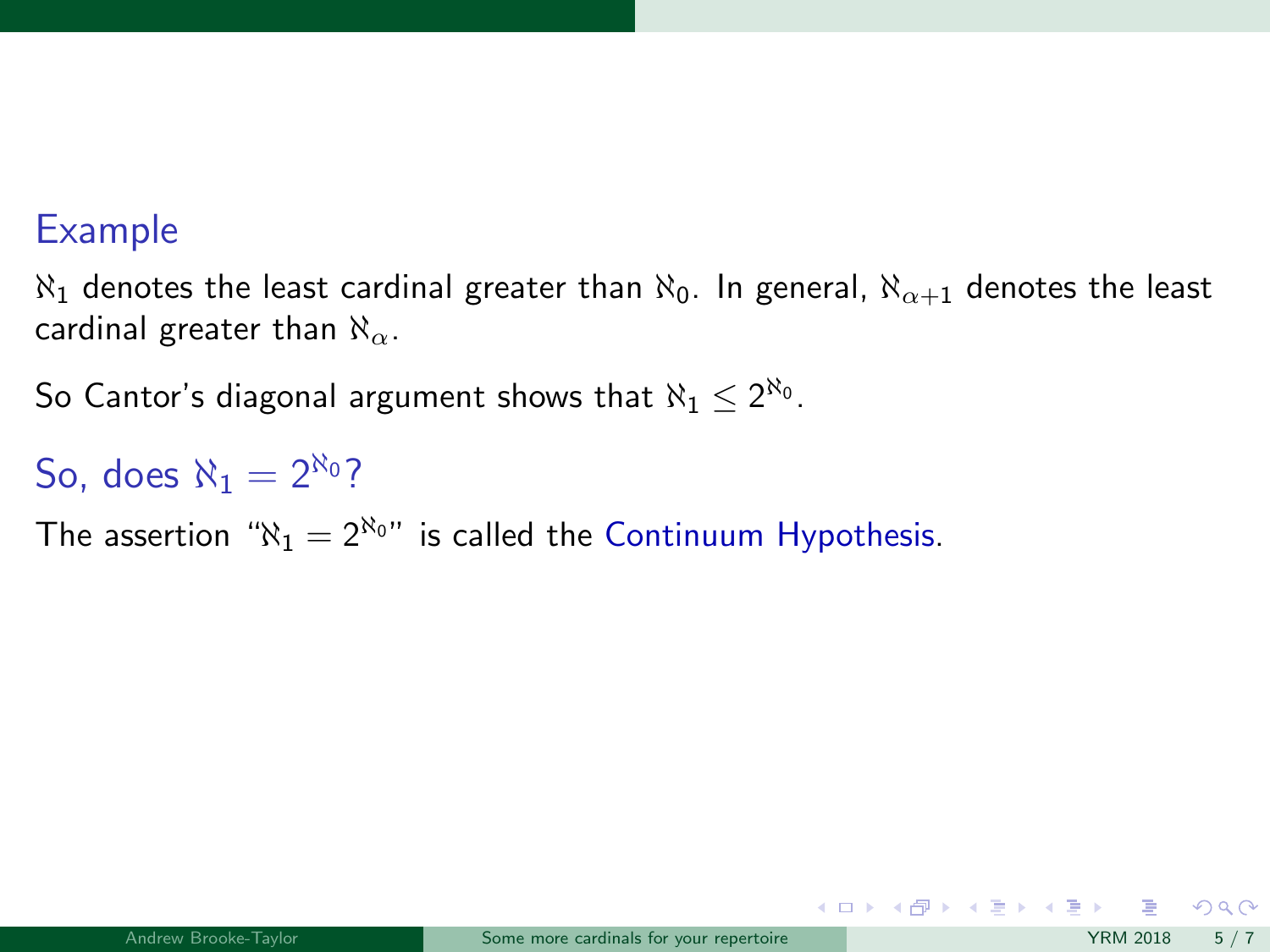$\aleph_1$  denotes the least cardinal greater than  $\aleph_0$ . In general,  $\aleph_{\alpha+1}$  denotes the least cardinal greater than  $\aleph_{\alpha}$ .

So Cantor's diagonal argument shows that  $\aleph_1\leq 2^{\aleph_0}.$ 

# So, does  $N_1 = 2^{N_0}$ ?

The assertion " $\aleph_1 = 2^{\aleph_0}$ " is called the Continuum Hypothesis. Whether it's true or not isn't determined by the standard "ZFC" axioms for set theory

 $\Omega$ 

 $\left\{ \begin{array}{ccc} 1 & 0 & 0 \\ 0 & 1 & 0 \end{array} \right.$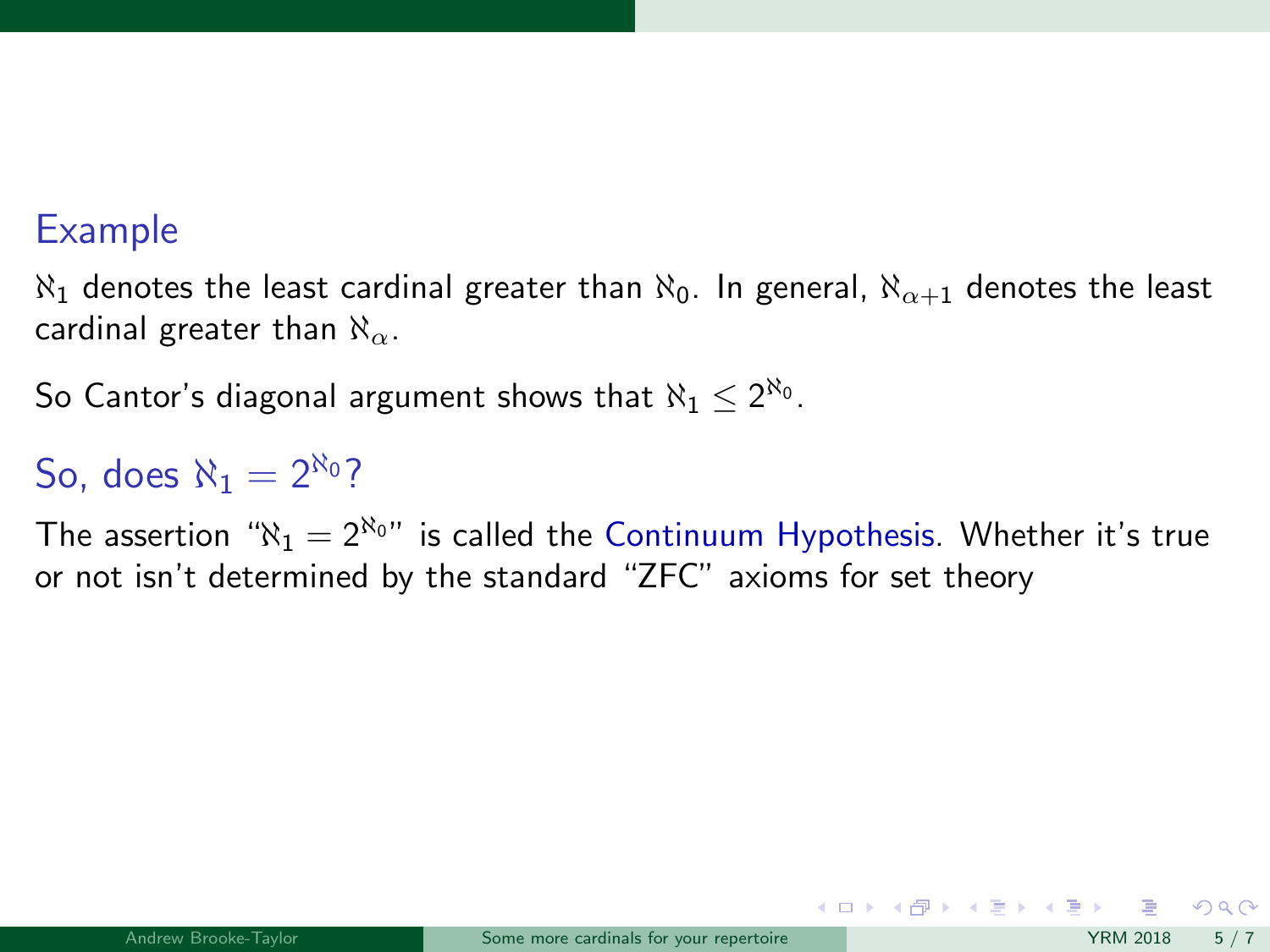$\aleph_1$  denotes the least cardinal greater than  $\aleph_0$ . In general,  $\aleph_{\alpha+1}$  denotes the least cardinal greater than  $\aleph_{\alpha}$ .

So Cantor's diagonal argument shows that  $\aleph_1\leq 2^{\aleph_0}.$ 

# So, does  $N_1 = 2^{N_0}$ ?

The assertion " $\aleph_1 = 2^{\aleph_0}$ " is called the Continuum Hypothesis. Whether it's true or not isn't determined by the standard "ZFC" axioms for set theory, much as the axioms for groups on their own won't tell you whether your favourite group is abelian.

 $\left\{ \begin{array}{ccc} 1 & 0 & 0 \\ 0 & 1 & 0 \end{array} \right.$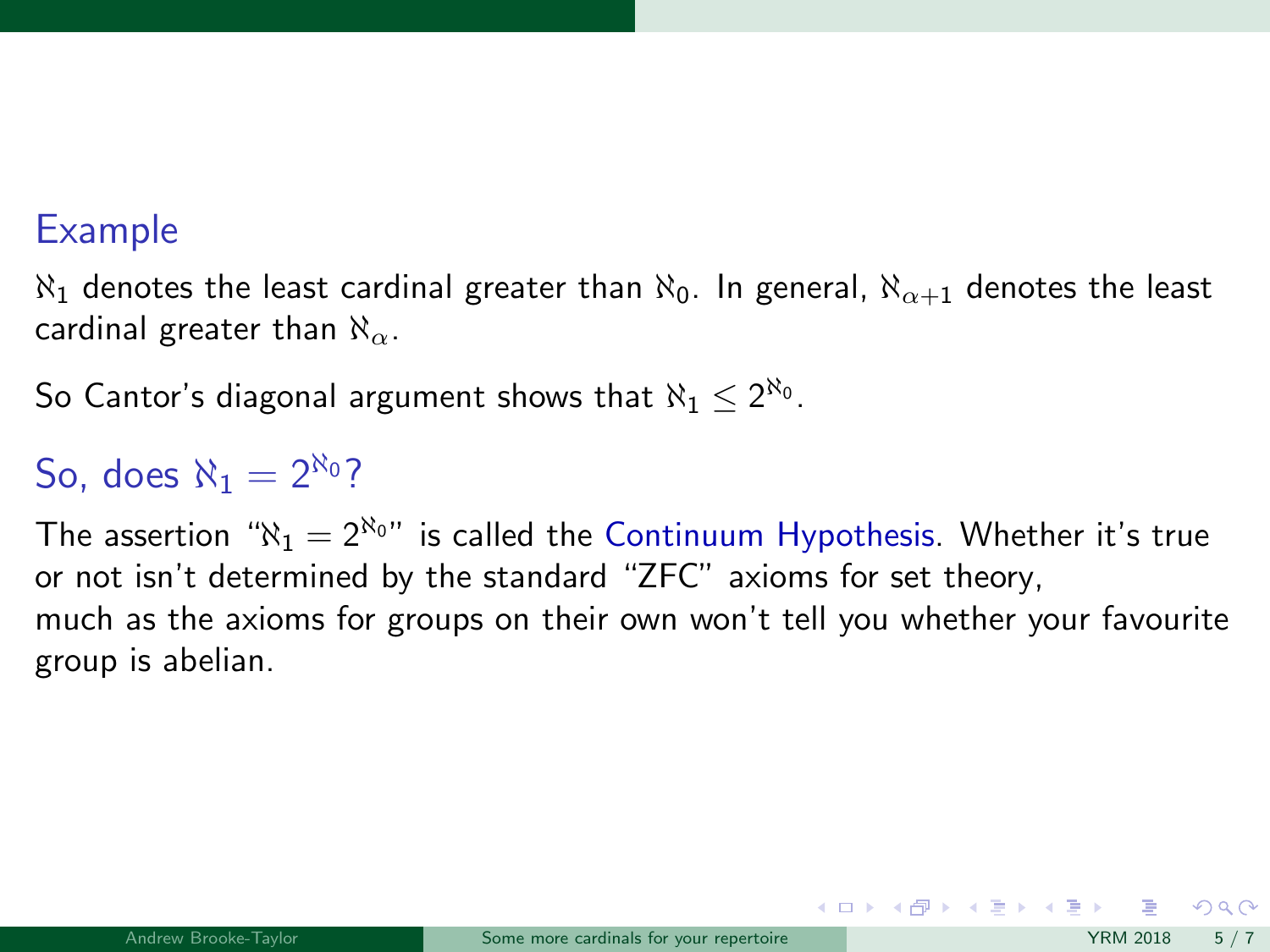Universes of Sets

Groups

 $299$ 

メロメ メ御き メミメ メミメ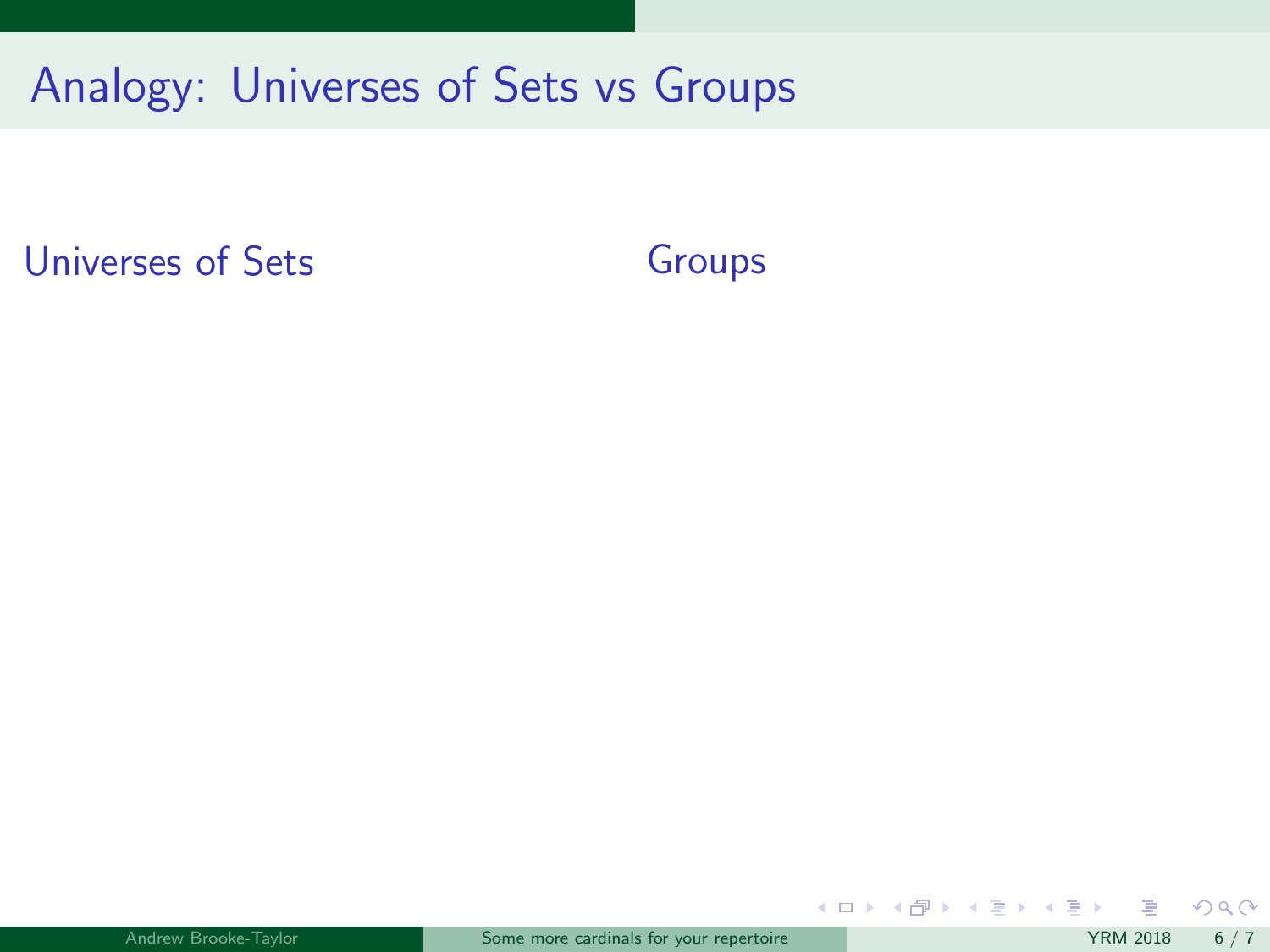# Universes of Sets

The ZFC axioms E.g.  $\exists x \forall y \neg (y \in x)$ 

### Groups

The axioms for groups E.g.  $\forall x \forall y \forall z (x \cdot (y \cdot z) = (x \cdot y) \cdot z)$ 

メロメ メ都 メメ 君 メメ ヨメ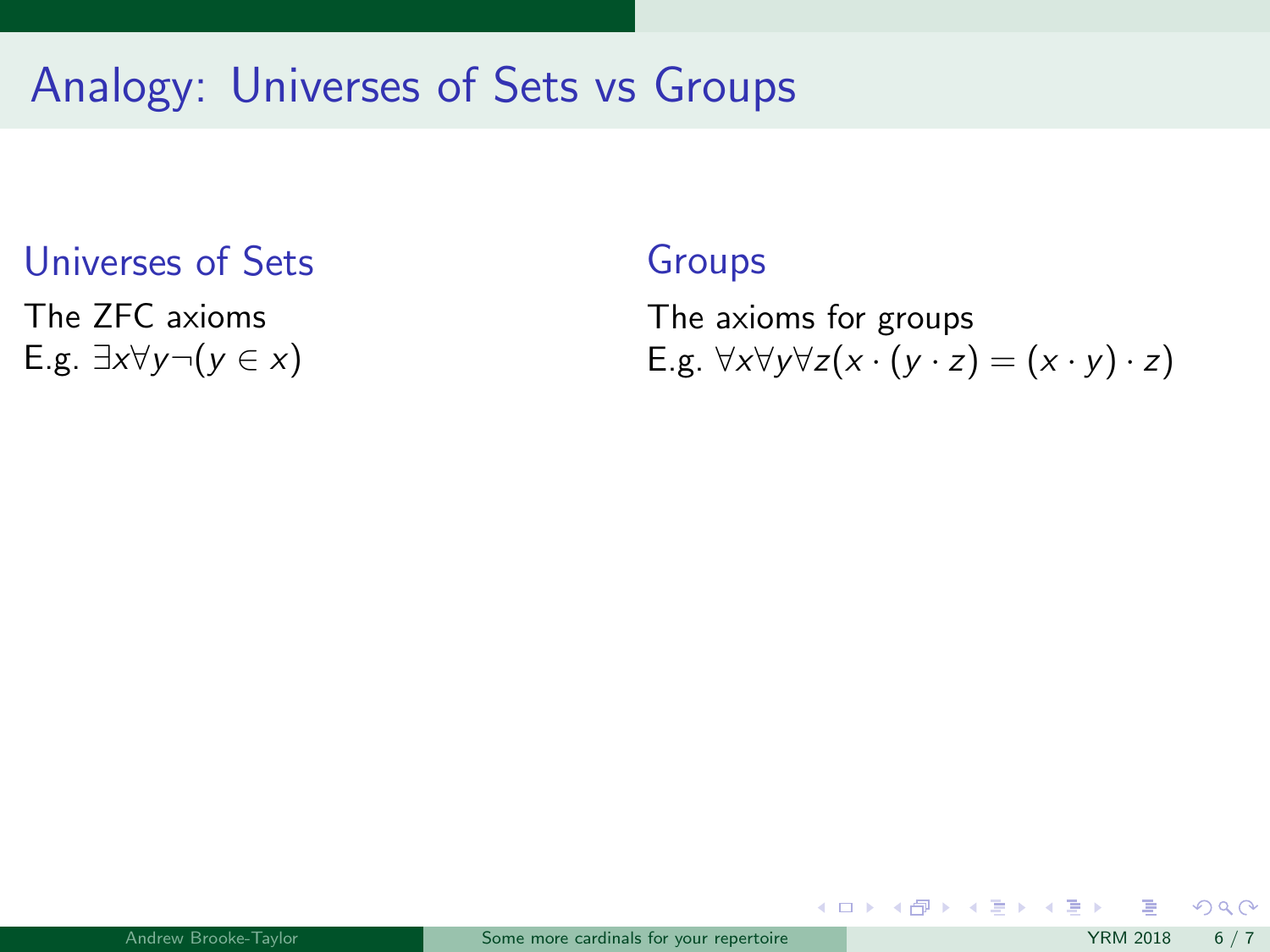# Universes of Sets

The ZFC axioms E.g.  $\exists x \forall y \neg (y \in x)$ 

The "true universe of all sets" (if you believe in such a thing).

### Groups

The axioms for groups E.g.  $\forall x \forall y \forall z (x \cdot (y \cdot z) = (x \cdot y) \cdot z)$ 

メロト メ母 トメミト メミト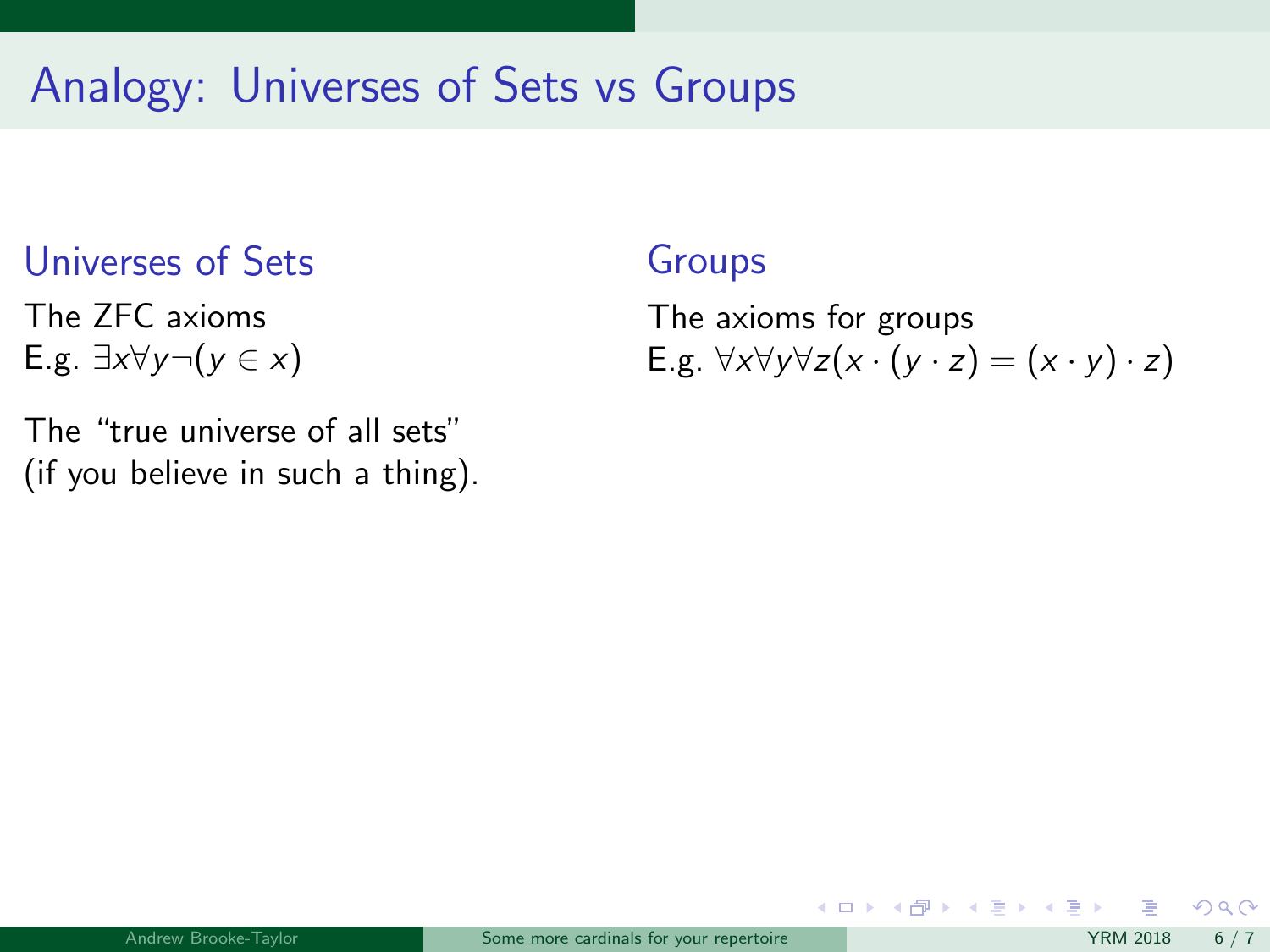## Universes of Sets

The ZFC axioms E.g.  $\exists x \forall y \neg (y \in x)$ 

The "true universe of all sets" (if you believe in such a thing).

### Groups

The axioms for groups E.g.  $\forall x \forall y \forall z (x \cdot (y \cdot z) = (x \cdot y) \cdot z)$ 

メロト メ母 トメミト メミト

Your favourite group (if you have one).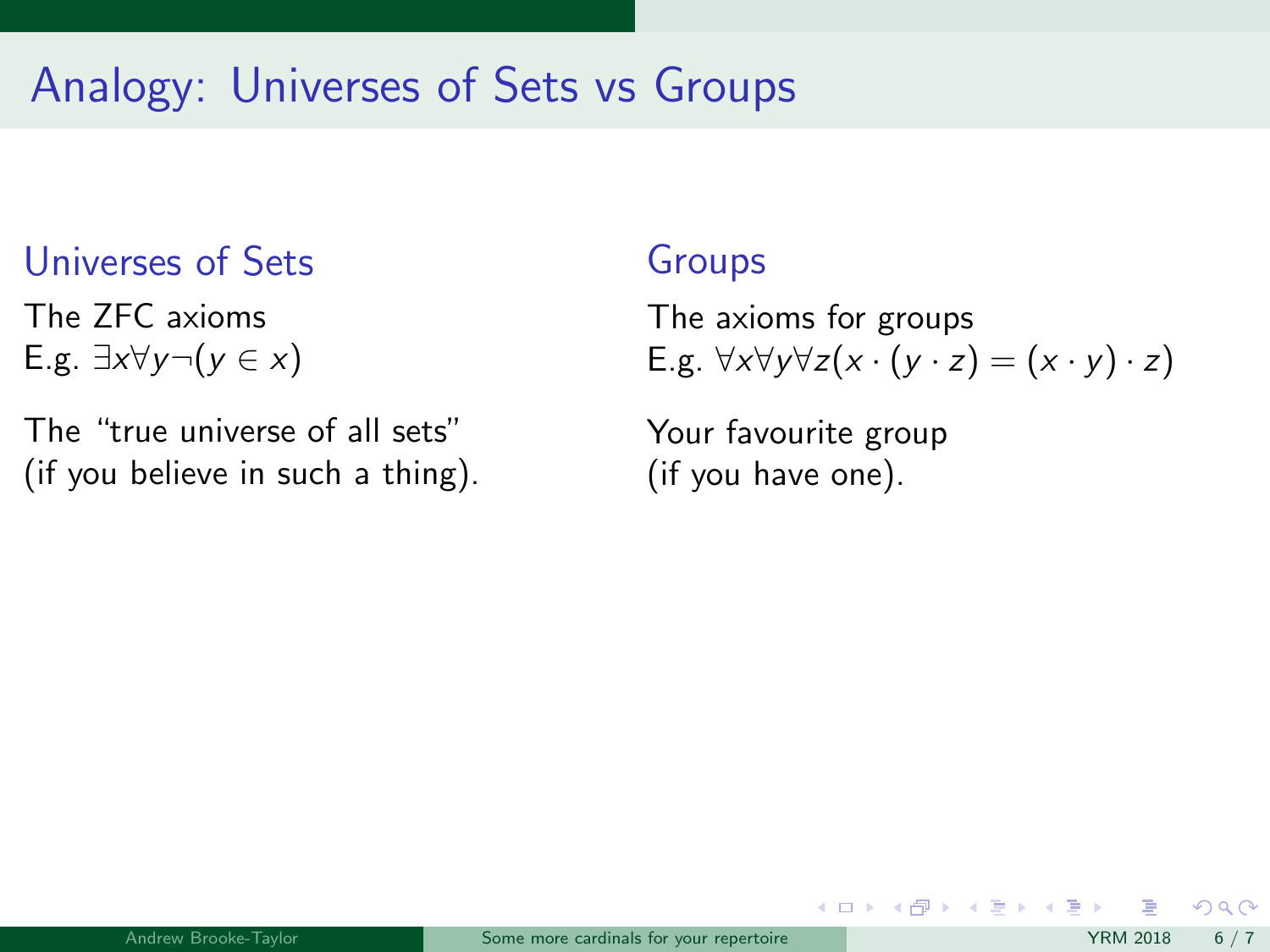## Universes of Sets

The ZFC axioms E.g.  $\exists x \forall y \neg (y \in x)$ 

The "true universe of all sets" (if you believe in such a thing).

The ZFC axioms don't imply that  $2^{\aleph_0} = \aleph_1$ .

### Groups

The axioms for groups E.g.  $\forall x \forall y \forall z (x \cdot (y \cdot z) = (x \cdot y) \cdot z)$ 

メロト メ何ト メミト メミト

Your favourite group (if you have one).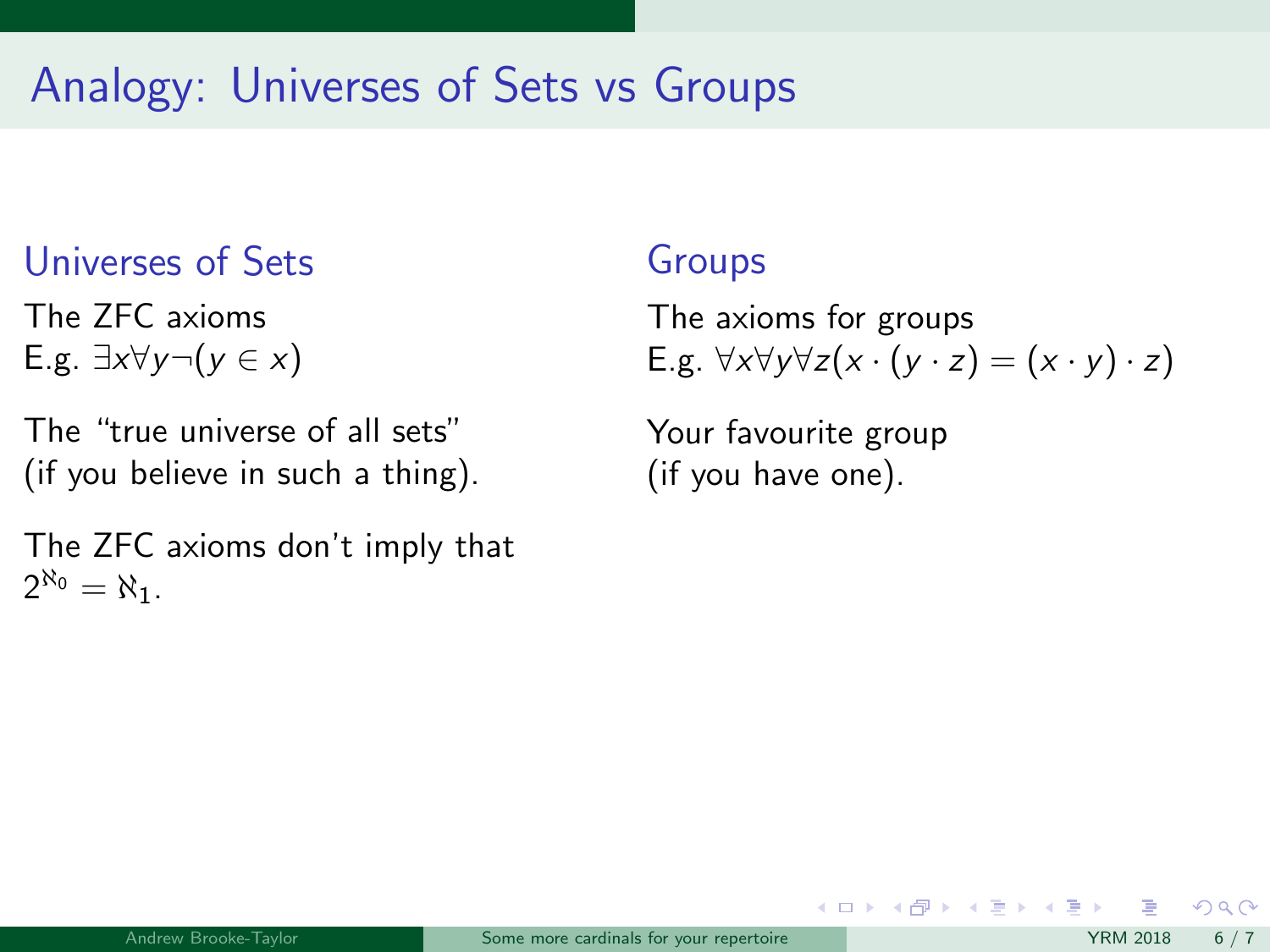## Universes of Sets

The ZFC axioms E.g.  $\exists x \forall y \neg (y \in x)$ 

The "true universe of all sets" (if you believe in such a thing).

The ZFC axioms don't imply that  $2^{\aleph_0} = \aleph_1$ .

### Groups

The axioms for groups E.g.  $\forall x \forall y \forall z (x \cdot (y \cdot z) = (x \cdot y) \cdot z)$ 

Your favourite group (if you have one).

The group axioms don't imply commutativity.

メロト メ何ト メミト メミト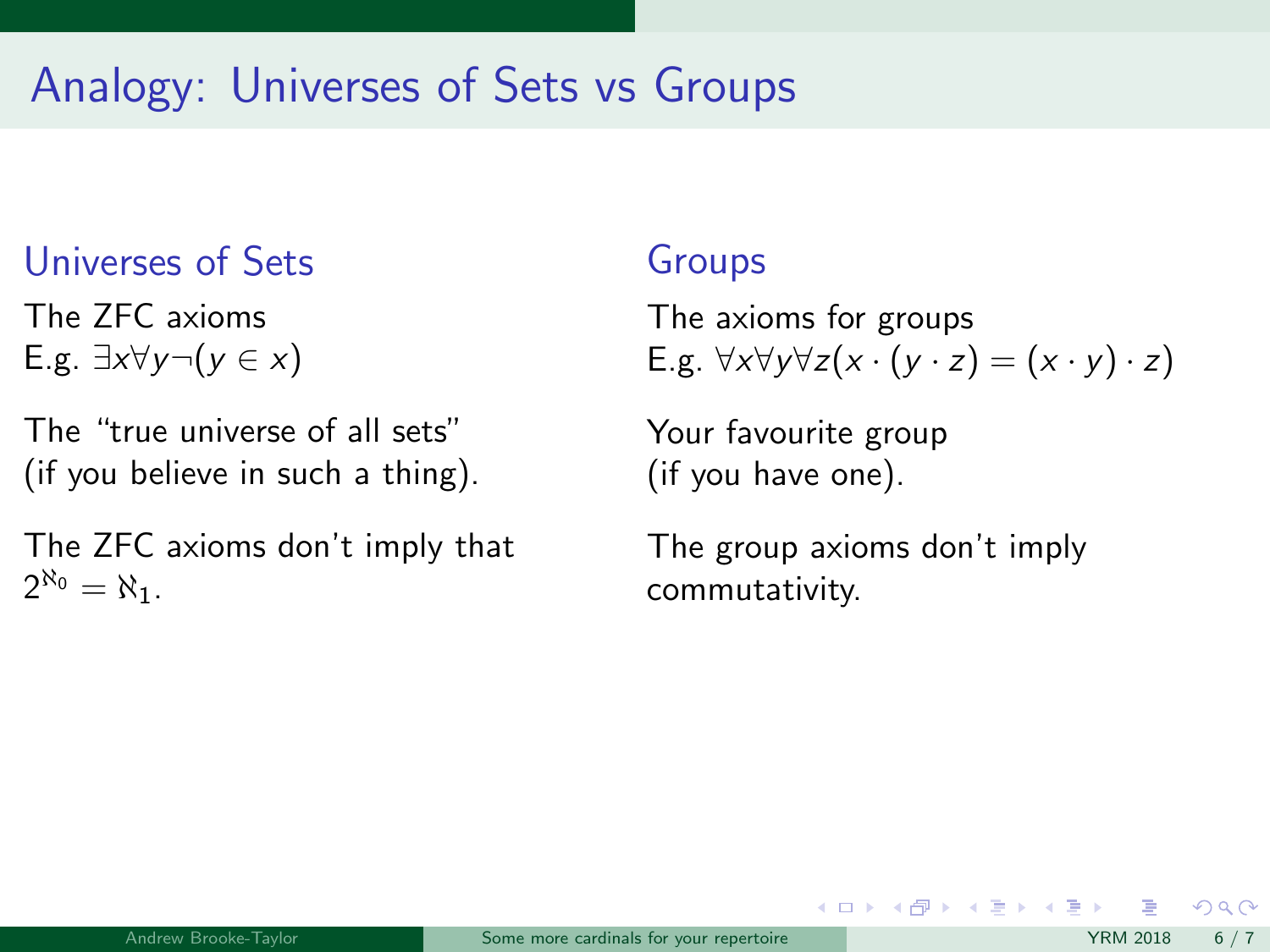## Universes of Sets

The ZFC axioms E.g.  $\exists x \forall y \neg (y \in x)$ 

The "true universe of all sets" (if you believe in such a thing).

The ZFC axioms don't imply that  $2^{\aleph_0} = \aleph_1$ .

### Groups

The axioms for groups E.g.  $\forall x \forall y \forall z (x \cdot (y \cdot z) = (x \cdot y) \cdot z)$ 

Your favourite group (if you have one).

The group axioms don't imply commutativity. E.g.:  $S_3$  isn't abelian

 $\left\{ \begin{array}{ccc} 1 & 0 & 0 \\ 0 & 1 & 0 \end{array} \right.$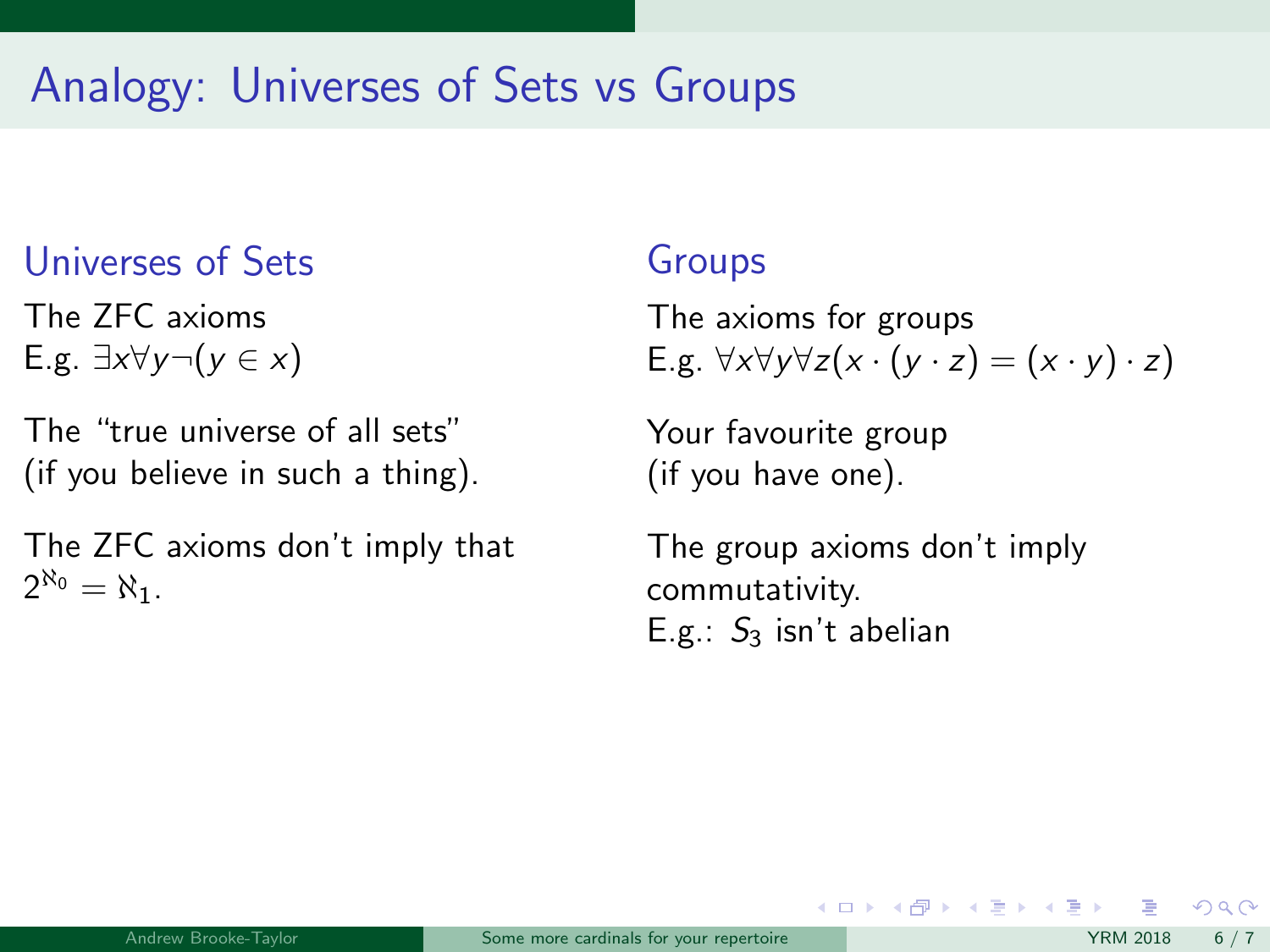## Universes of Sets

The ZFC axioms E.g.  $\exists x \forall y \neg (y \in x)$ 

The "true universe of all sets" (if you believe in such a thing).

The ZFC axioms don't imply that  $2^{\aleph_0} = \aleph_1$ . E.g.: Cohen's model has  $2^{\aleph_0} \neq \aleph_1$ 

### Groups

The axioms for groups E.g.  $\forall x \forall y \forall z (x \cdot (y \cdot z) = (x \cdot y) \cdot z)$ 

Your favourite group (if you have one).

The group axioms don't imply commutativity. E.g.:  $S_3$  isn't abelian

メロト メ何ト メミト メミト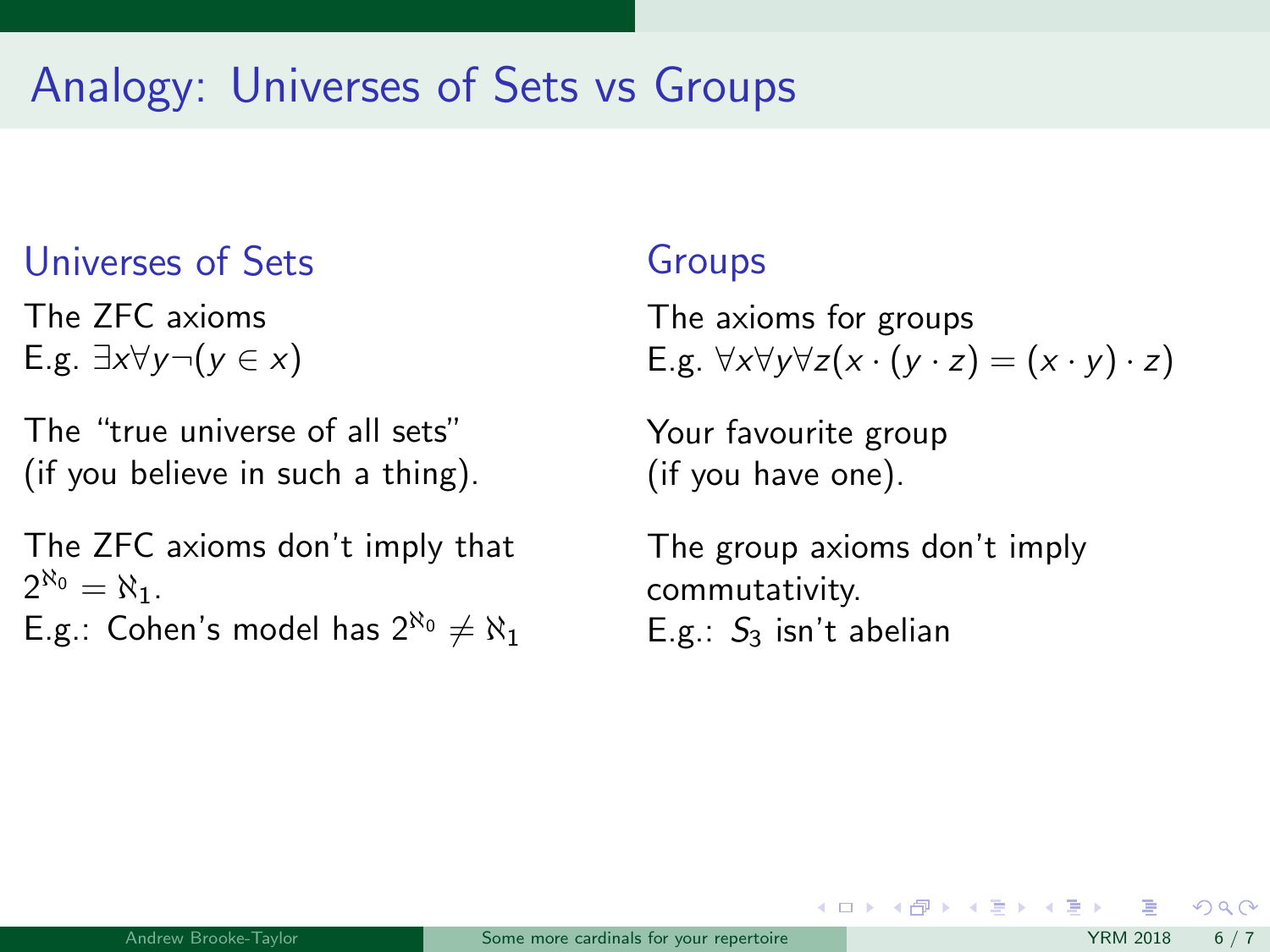## Universes of Sets

The ZFC axioms E.g.  $\exists x \forall y \neg (y \in x)$ 

The "true universe of all sets" (if you believe in such a thing).

The ZFC axioms don't imply that  $2^{\aleph_0} = \aleph_1$ .

E.g.: Cohen's model has  $2^{\aleph_0} \neq \aleph_1$ 

The ZFC axioms don't imply that  $2^{\aleph_0} \neq \aleph_1$ . E.g.: Gödel's model L has  $2^{\aleph_0} = \aleph_1$ 

## Groups

The axioms for groups E.g.  $\forall x \forall y \forall z (x \cdot (y \cdot z) = (x \cdot y) \cdot z)$ 

Your favourite group (if you have one).

The group axioms don't imply commutativity. E.g.:  $S_3$  isn't abelian

The group axioms don't imply failure of commutativity.  $E.g.: \mathbb{Z}$  is abelian

 $\left\{ \begin{array}{ccc} 1 & 0 & 0 \\ 0 & 1 & 0 \end{array} \right.$